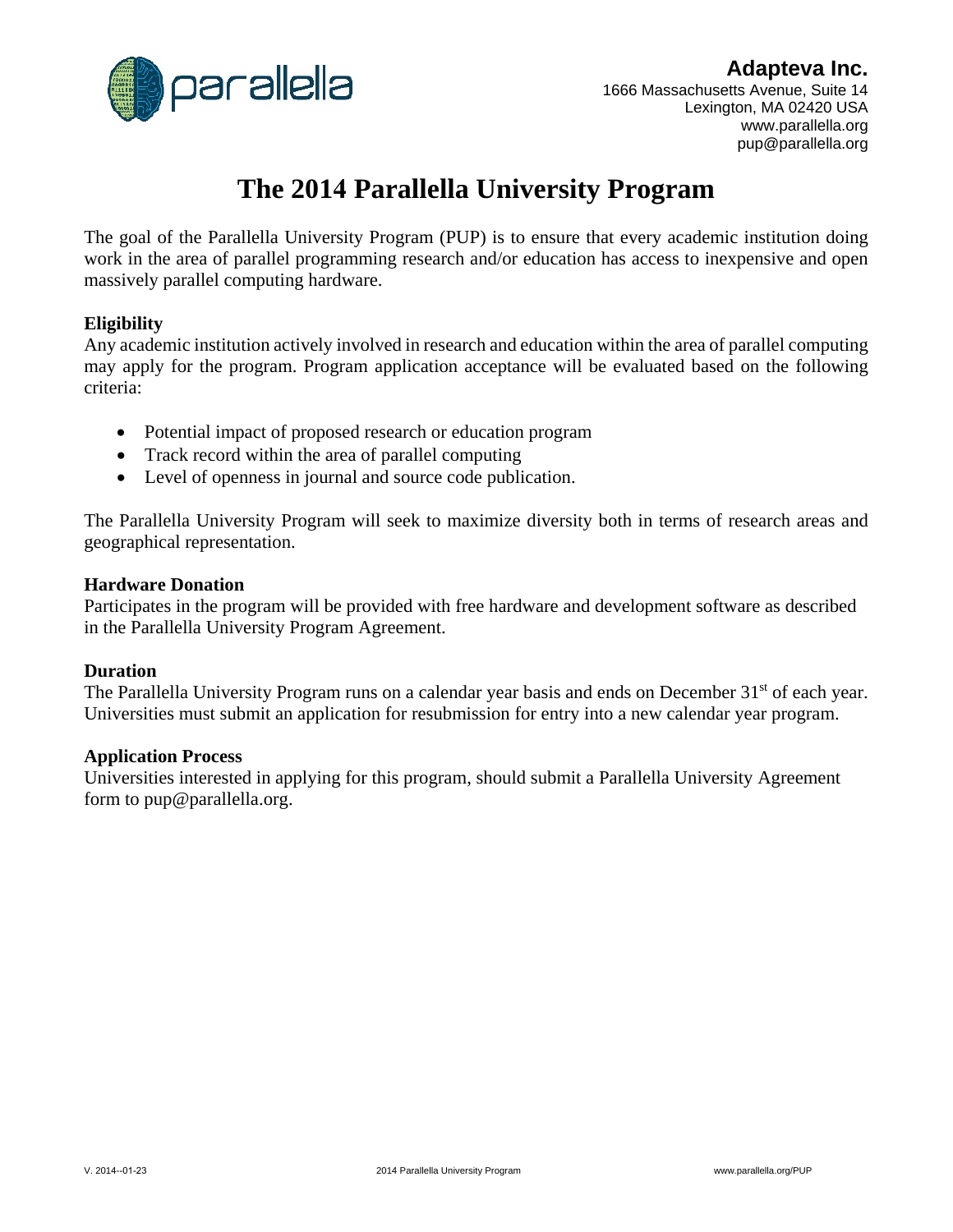

**Adapteva Inc.** 1666 Massachusetts Avenue, Suite 14 Lexington, MA 02420 USA www.parallella.org pup@parallella.org

# **2014 Parallella University Program Agreement**

The Parallella University Program (the "Program") is designed exclusively for the purpose of academic research and/or instruction at academic institutions and participation therein is subject to the following terms and conditions:

1.) Adapteva, Inc. ("Adapteva") agrees to donate one (1) board to Participating Institutions (as hereinafter defined) for every one hundred (100) Parallella board prototypes (each, a "Board") sold. Board distribution will occur on a quarterly basis based on the sales of Boards in the previous quarter. For example; if Adapteva sells ten thousand (10,000) Boards in Q3 of 2014, Adapteva will be obliged to donate a total of one hundred (100) boards to the Program. Boards will be distributed evenly to Participating institutions. In the given example, if there are 10 Participating institutions, each one will receive 10 boards. Board donations will not be made to, and requests will not be considered from, (i) professors, instructors, or staff members acting in their personal capacities or (ii) students of the academic institution. During the course of the Program, more Boards may be donated to a Participating Institution if mutually agreed upon between Adapteva and a Participating Institution.

2.) Requests to participate in the Program must be submitted by a professor, instructor, or school staff member (each, a "School Representative"). The academic affiliation of each School Representative (each such affiliated academic institution, a "Participating Institution") will be verified in connection with all participation requests; only requests with a valid academic email address, e.g., ".edu," will be considered.

3.) Participating Institutions shall be solely responsible for, and shall pay any and all costs incurred for, any sales taxes, use taxes, value added taxes, excise taxes, tariffs, duties, or withholding taxes due on connection with the donation of Boards by Adapteva in connection with the Program. If shipment of donated Boards is refused and/or returned, no further shipments will be sent to the Participating Institution.

4.) If requested, the School Representative will ensure that the "Donation Acknowledgment" letter confirming receipt of the donated Boards is completed and returned to Adapteva.

5.) All donated Boards are to be used and incorporated into the academic research, course(s), and/or lab(s) of School Representative for which they are donated. Board donations are not to be used for commercial activities and are not for re-sale.

6.) Export Compliance: Recipients and users of the donated Boards shall adhere to all applicable export laws and regulations, including those administered by the US Department of Commerce (U.S. Administration Regulations 15 CFR 730 et seq.) and shall not export, re-export, resell, transfer, or disclose, directly or indirectly, any technical data or products, or the product of such technical data or products, to any proscribed person, entity, or country, or foreign national thereof, unless properly authorized by the US government.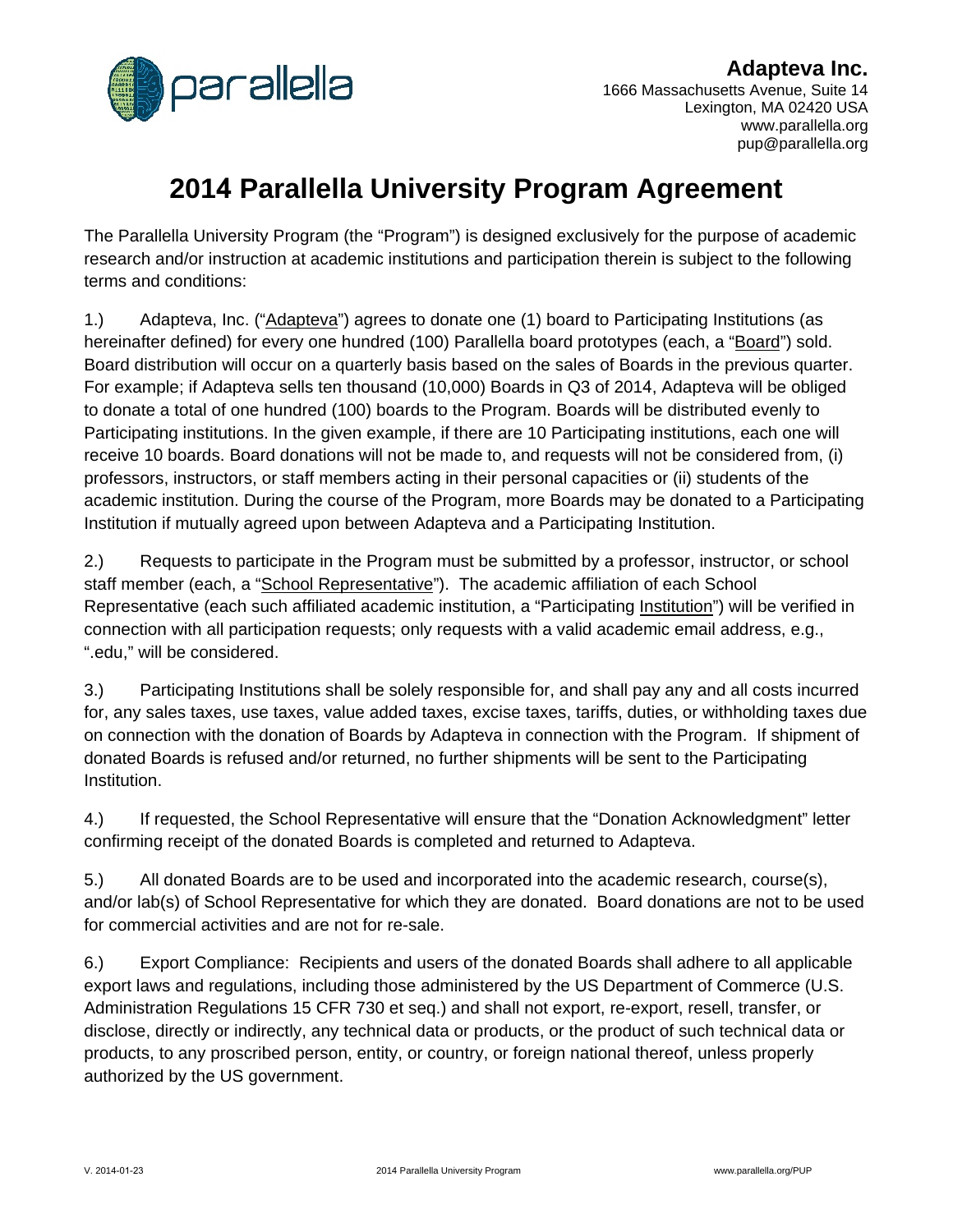

### **Adapteva Inc.**

1666 Massachusetts Avenue, Suite 14 Lexington, MA 02420 USA www.parallella.org pup@parallella.org

7.) EACH BOARD IS PROVIDED "AS IS" AND ADAPTEVA EXPRESSLY DISCLAIMS ANY WARRANTY, EXPRESS OR IMPLIED. NEITHER ADAPTEVA NOT ITS SUCCESSORS AND ASSIGNS SHALL BE LIABLE FOR ANY INDIRECT, INCIDENTAL, SPECIAL OR CONSEQUENTUAL DAMAGES, WHETHER BASED IN CONTRACT, TORT OR STATUTE. THERE WILL BE NO DIRECT SUPPORT PROVIDED BY ADAPTEVA. TECHNICAL SUPPORT QUESTIONS ARE TO BE DIRECTED TO THE PARALLELLA COMMUNITY FORUM (http://FORUMS.PARALLELLA.ORG).

8.) By submitting a signed copy of this agreement to pup@parallella.org you agree on behalf of your Participating Institution to be bound by the terms and conditions of the Program and you agree to allow your Participating Institution to be listed as a participant in "The 2014 Parallella University Program".

9.) This agreement expires on December 31, 2014 but may be renewed upon the mutual agreement of the parties hereto.

10.) All participation requests are subject to review and approval by Adapteva. Adapteva reserves the right to limit participation and/or deny any request.

11.) The Participating Institution set forth below agrees to be listed as a participant in "The 2014 Parallella University Program" at http://www.parallella.org